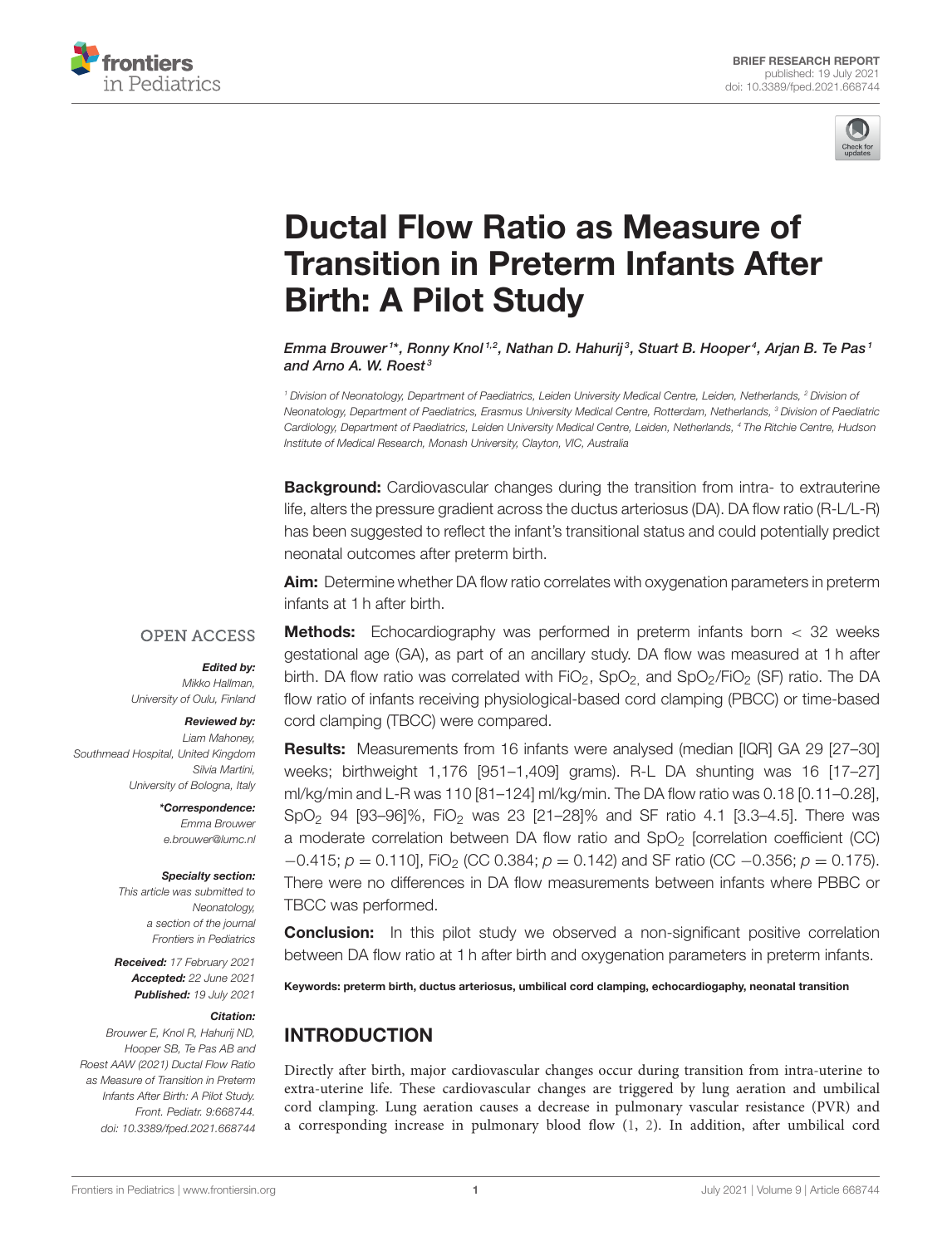clamping, the systemic vascular resistance (SVR) increases following the loss of the low resistance placental circulation [\(3\)](#page-6-2). The pressure changes in both the pulmonary and systemic circulation that accompany transition are reflected in the ductus arteriosus (DA) flow.

Both clinical and preclinical studies have evaluated DA flow to entirely flow from right-to-left (R-L) prior to birth, due a high PVR. During this time DA flow continues to be from R-L throughout diastole due to the retrograde flow in the pulmonary arteries [\(4,](#page-6-3) [5\)](#page-6-4). As PVR decreases with lung aeration after birth, DA flow shifts from R-L flow to predominantly left-to-right (L-R) flow in the first 10 min after birth [\(4–](#page-6-3)[6\)](#page-6-5). It was suggested that echocardiographic measurements of DA flow ratio (R-L flow/ L-R flow) can be used as a measure of neonatal transitional, as duration, direction and the amount of DA flow are taken into account in this measure as well as pressure changes in the systemic circulation [\(4\)](#page-6-3). DA flow ratio is likely to be influenced by the increase in SVR after cord clamping as well as the degree of lung aeration and decrease in PVR [\(4\)](#page-6-3). As such, this measurement could theoretically be used to indicate a successful or disturbed neonatal transition, and even potentially predict (adverse) neonatal outcomes. However, data on these transitional changes in preterm infants is lacking.

Preterm born infants often fail to aerate their immature lungs and need respiratory support in order to transition from a foetus into a neonate. The success of transition is usually reflected by heart rate and pulmonary gas exchange efficiency, which is largely determined by the gas exchange surface area of the lungs and the gas diffusion distance, and is reflected by the need for altering the alveolar oxygen gradient [\(7,](#page-6-6) [8\)](#page-6-7). Currently, there are various versions of an oxygenation index (OI) used to identify hypoxic respiratory failure in neonates and paediatric patients [\(9–](#page-6-8)[11\)](#page-6-9). We recently used the  $SpO_2/FiO_2$  (SF) ratio as OI to reflect the gas exchange potential after birth [\(8\)](#page-6-7). The SF ratio represents the gas exchange efficiency of the lungs and, next to lung immaturity, is largely influenced by the transitional status of the infant, particularly the degree of lung aeration [\(12\)](#page-6-10). In this study, we aimed to investigate whether DA flow ratio is correlated with oxygenation parameters in preterm infants 1 h after birth as a measure of the success of neonatal transitional.

Experimental and clinical studies showed that infants went through transition more successfully when physiological based cord clamping (PBCC) was performed [\(13](#page-6-11)[–15\)](#page-6-12). As this observational study was performed while infants were recruited for an RCT comparing PBBC to time-based cord clamping (TBCC), we were able to compare the DA flow ratio between both groups [\(16\)](#page-6-13).

# METHODS

This pilot study is an ancillary study to the Aeration Breathing and Clamping (ABC) 2 and 3, multicentre randomised controlled trials (NTR7194; NCT03808051) performed in the Leiden University Medical Centre (LUMC). The ABC trials compared PBCC to TBCC on both short and long term outcomes in infants  $born < 32$  weeks gestation [\(16\)](#page-6-13). This study was approved by the Institutional Review Board of the LUMC.

## **Measurements**

To assess DA flow and DA flow ratio, an echocardiographic examination was performed using a Vivid-S6 or Vivid-S60 (GE Healthcare) ultrasound system with a neonatal/paediatric 12S probe (4.0-11.0 MHz) 1 h after birth. Standard two-dimensional grey-scale images were acquired from the parasternal view and stored in digital format. The DA was visualised in the parasternal short axis view (**[Figure 1](#page-2-0)**). To assess velocity time integral (VTI), pulsed wave Doppler measurements were obtained. Using pulsed wave Doppler measurements, the peak velocity of the R-L and L-R shunt was assessed (**[Figure 2](#page-2-1)**). VTI evaluation of DA flow included analysis of three consecutive flow profiles, providing a mean VTI for each infant. Variation between the three consecutive flow profiles was calculated using standard deviation. DA shunt volume was calculated using the formula  $(((\pi \times \text{Annulus}/4) \times \text{HR} \times \text{VTI})/\text{birthweight})$  [\(4\)](#page-6-3). The net difference in DA shunting was calculated (L-R flow – R-L flow) as well as the DA flow ratio (R-L flow VTI/L-R flow VTI) to assess relative differences between R-L vs. L-R shunting, for each infant [\(4\)](#page-6-3).

Measurements of  $SpO<sub>2</sub>$  and  $FiO<sub>2</sub>$  were averaged over a period of 5 min directly prior to the echocardiographic examination and SF ratio was calculated subsequently. The correlation between DA flow ratio and FiO<sub>2</sub>, SpO<sub>2</sub>, and SF ratio was calculated  $(SpO<sub>2</sub>/FiO<sub>2</sub>; maximum is 4.8; SpO<sub>2</sub> 100%/FiO<sub>2</sub> 21%) as well$ as the correlation between systolic blood pressure and DA flow ratio.

For this pilot study a convenience sample was used. The enrolment was based on the availability of the researcher and whether the echocardiographic ultrasound measurements would not interfere with essential neonatal care.

# **Statistics**

Data were analysed using SPSS software version 24.0 (SPSS IBM, Chicago, Illinois, USA). Results are presented as mean (standard deviation; SD), median [interquartile range; IQR] and  $n$  (%). Continuous data were analysed using the sample t-test or Mann-Whitney U-test, if appropriate. Correlation between DA ratio and oxygenation parameters was determined using the Spearman rank correlation test. A two-sided  $p$ -value of  $<$ 0.05 was regarded as statistically significant.

# RESULTS

Echocardiographic measurements were performed in 21 out of 47 infants in the period from June 2018 until November 2018 and from October 2019 until September 2020. Ultrasound measurements were not made in a total of 26 infants; in 13 infants the researcher was unavailable for measurements and in 13 infants measurements would have interfered with needed neonatal care, which was determined by the caregiver and based

**Abbreviations:** DA, Ductus arteriosus; Rtol, right to left; LtoR, left to right; SF, SpO2/FiO2; PBCC, physiological-based cord clamping; TBCC, time-based cord clamping; PVR, pulmonary vascular resistance; VTI, velocity time integral; CC, correlation coefficient.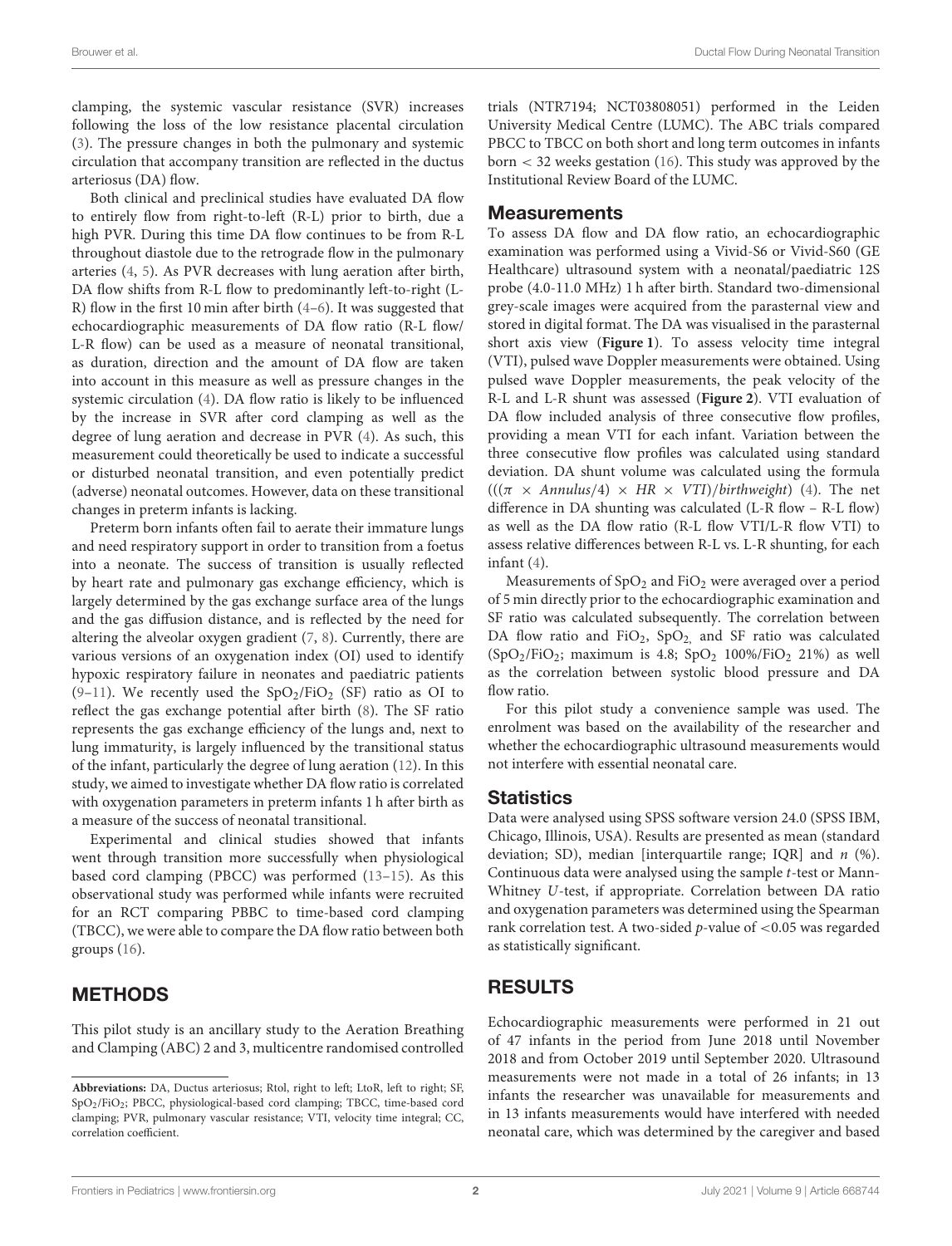

FIGURE 1 | Short axis parasternal view of ductus arteriosus and pulmonary arteries (three vessel view).

<span id="page-2-1"></span><span id="page-2-0"></span>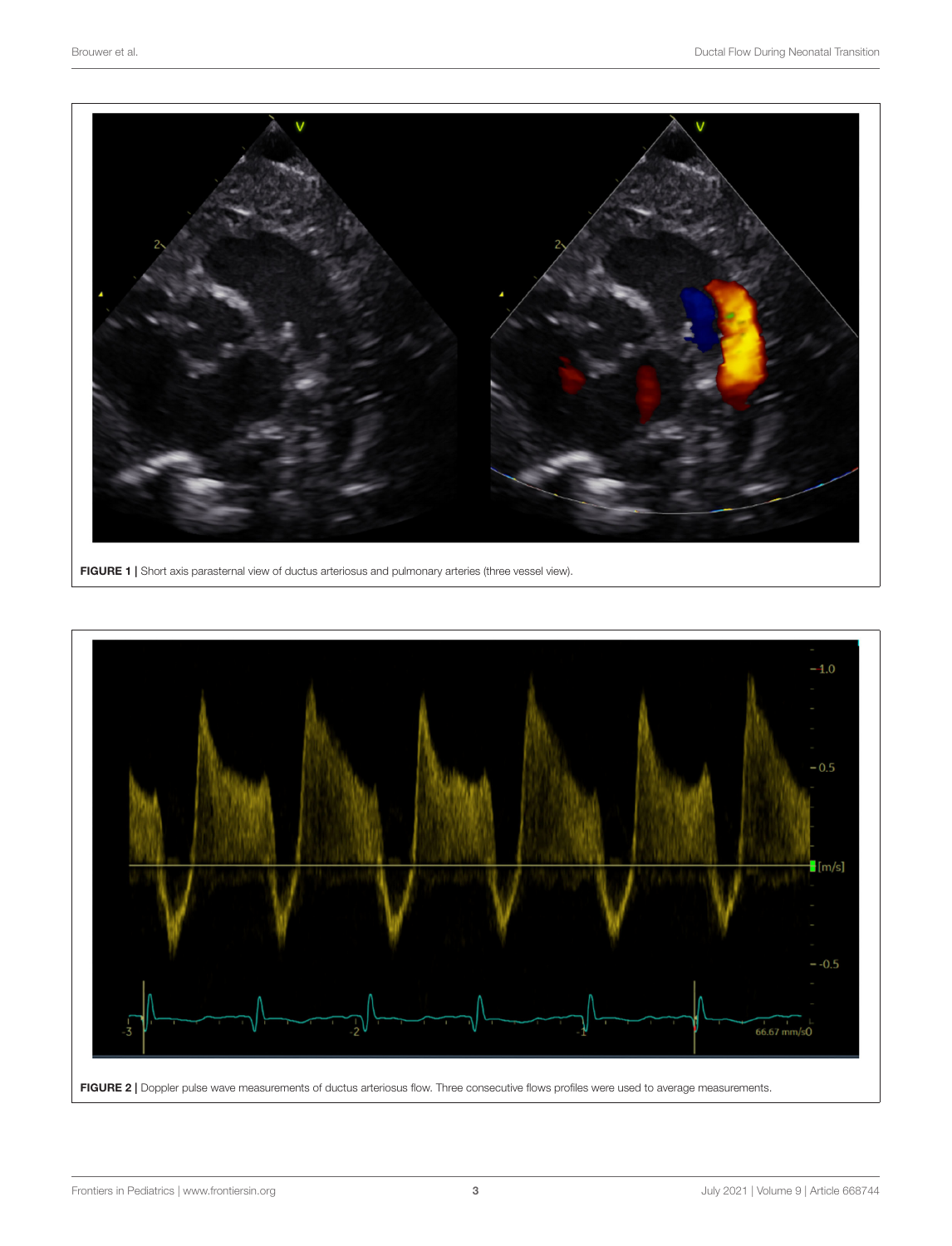<span id="page-3-0"></span>**TABLE 1** | Baseline characteristics,  $n = 16$ .

| Gestational age, weeks               | 29 [27-30]        |
|--------------------------------------|-------------------|
| Birthweight, grams                   | 1176              |
|                                      | $[951 - 1, 409]$  |
| Female                               | 11(68.8)          |
| Antenatal corticosteroids            |                   |
| - Yes, complete course               | 11 (68.8)         |
| - Yes, incomplete course             | 5(31.3)           |
| - No                                 | O(0)              |
| Caesarean section                    | 7(43.8)           |
| Apgar 1 min                          | $7[4-8]$          |
| Apgar 5 min                          | $8[8-9]$          |
| Apgar 10 min                         | $9 [9 - 10]$      |
| Respiratory support in delivery room |                   |
| - None                               | $O$ (O)           |
| - CPAP                               | 16 (100)          |
| - PPV                                | 7(43.8)           |
| - Intubation                         | O(0)              |
| $FIO2$ max                           | $0.85$ [0.50-1.0] |

*Values are presented as median [IQR] and n (%).*

*CPAP, Continuous positive airway pressure; PPV, positive pressure ventilation.*

<span id="page-3-1"></span>

| <b>TABLE 2</b>   Neonatal variables during echocardiographic measurements, $n = 16$ .<br>Respiratory support |                                     |  |
|--------------------------------------------------------------------------------------------------------------|-------------------------------------|--|
|                                                                                                              |                                     |  |
| - CPAP                                                                                                       | 15 (94)                             |  |
| SpO <sub>2</sub>                                                                                             | 94 [93–96]                          |  |
| FiO <sub>2</sub>                                                                                             | $0.23$ [0.21-0.28]                  |  |
| Heartrate<br>Blood pressure                                                                                  | 152 [136-160]                       |  |
| - Systolic                                                                                                   | 52 [47-58]                          |  |
| - Diastolic                                                                                                  | 34 [26-41]                          |  |
| - MAP                                                                                                        | 41 [34-49]                          |  |
| First neonatal blood gas<br>- pH<br>- lactate                                                                | 7.24 [7.16-7.30]<br>$2.2$ [1.6-6.1] |  |

*Values are presented as n (%) and median [IQR].*

*CPAP, Continuous positive airway pressure; MAP, Mean arterial blood pressure.*

on the specific treatment plan for each individual infant. In 5/21 infants, DA flow could not be successfully visualised, and therefore analysed, over a full cardiac cycle and measurements were therefore excluded, thus measurements from 16 infants (GA 29 [27–30] weeks; birthweight 1,176 [951–1,409] grams) were analysed (**[Table 1](#page-3-0)**). Echocardiographic measurements were obtained at a median time of 01:13:00 [01:07:00–01:24:00] h after birth. One infant did not receive respiratory support during measurements, while all other infants received CPAP 7-8  $cmH<sub>2</sub>O$  with automatic  $FiO<sub>2</sub>$  control (SpO2 target ranges 91–95%). None of the infants received surfactant, fluid boluses or inotropics prior to ultrasound measurements.  $SpO<sub>2</sub>$  and FiO<sub>2</sub> during measurements were 94 [93-96]% and 0.23 [0.21-0.28]% respectively, with an SF ratio of 4.1 [3.3–4.5] (**[Table 2](#page-3-1)**). Needed respiratory support in the first 24 h after birth, and need for surfactant of cardiovascular support in the first 48 h is summarised in **[Table 3](#page-3-2)**.

<span id="page-3-2"></span>TABLE 3 | Respiratory and cardiovascular variables during the first 24 h after birth,  $n = 16$ 

| Respiratory support 6 h      |                     |
|------------------------------|---------------------|
| - None                       | 1(6)                |
| - CPAP                       | 15 (94)             |
| PEEP                         | $7[6-8]$            |
| FiO <sub>2</sub>             | $0.22$ [0.21-0.25]  |
| Respiratory support 12h      |                     |
| - None                       | 1(6)                |
| - CPAP                       | 15 (94)             |
| PEEP                         | $7[6-7]$            |
| FiO <sub>2</sub>             | $0.22$ [0.21-0.25]  |
| Respiratory support 24 h     |                     |
| - None                       | 1(6)                |
| - High flow                  | 1(6)                |
| - CPAP                       | 14 (88)             |
| PEEP                         | $7(6-7)$            |
| FiO <sub>2</sub>             | $0.22(0.21 - 0.25)$ |
| Need for surfactant <48 h    |                     |
| - Yes                        | 2(12)               |
| $-$ No                       | 14 (88)             |
| Cardiovascular support <48 h |                     |
| - None                       | 14 (88)             |
| - Fluid bolus                | 2(12)               |
| - Inotropics                 | 0(0)                |
|                              |                     |

*Values are presented as n (%) and median [IQR].*

*CPAP, Continuous positive airway pressure; PEEP, Positive end expiratory pressure; FiO2, fractional inspired oxygen.*

Median R-L DA shunting was 16 [17–27] ml/kg/min, with a peak velocity of 0.52 [0.41–0.61] m/s and a mean VTI of 3.4 (1.6). Intra-patient SD for R-L VTI was 0.66 [0.39–1.03]. L-R shunting was 110 [81–124] ml/kg/min, with a peak velocity 0.83 [0.65–1.08] m/s and a VTI of 18.7 (8.4). Intra-patient SD for L-R VTI was 1.53 [1.23–3.67]. The net difference in DA shunting (L-R flow—R-L flow) was 89 [56–109] ml/kg/min. The DA flow ratio was 0.18 [0.11–0.28]. There was a moderate positive correlation between DA flow ratio and FiO<sub>2</sub> (correlation coefficient (CC) 0.384;  $p = 0.142$ ). There was a moderate negative correlation between DA flow ratio and  $SpO<sub>2</sub>$  (CC −0.415;  $p =$ 0.110), SF ratio (CC  $-0.356$ ;  $p = 0.175$ ), and systolic pressure (CC  $-0.259$ ;  $p = 0.300$ ), however correlations remained nonsignificant (**[Figure 3](#page-4-0)**). DA flow measurements and ratio where compared between infants who received PBCC or TBCC. One infant was excluded from this analysis based on an increased risk for pulmonary hypertension, based on rupture of membranes nearly 2 weeks prior to birth. Thus, 15 infants were compared (8 PBCC vs. 7 TBCC). We found no differences between groups for either R-L shunting  $(13 [8-44] \text{ vs. } 17 [14-23] \text{ ml/kg/min}, p$  $= 0.30$ ), L-R shunting (113 [86–122] vs. 97 [77–130] ml/kg/min,  $p = 0.82$ ) or net difference in DA shunting (20 [7–23] vs. 14 [10–19],  $p = 0.42$ ]. No differences were found DA flow ratio between groups (0.12 [0.07-0.46] vs. 0.19 [0.17-0.22],  $p = 0.23$ ).

## **DISCUSSION**

In this pilot study we evaluated, for the first time, DA flow measurements in preterm infants at 1 h after birth. In this study we observed a bidirectional flow over the DA with a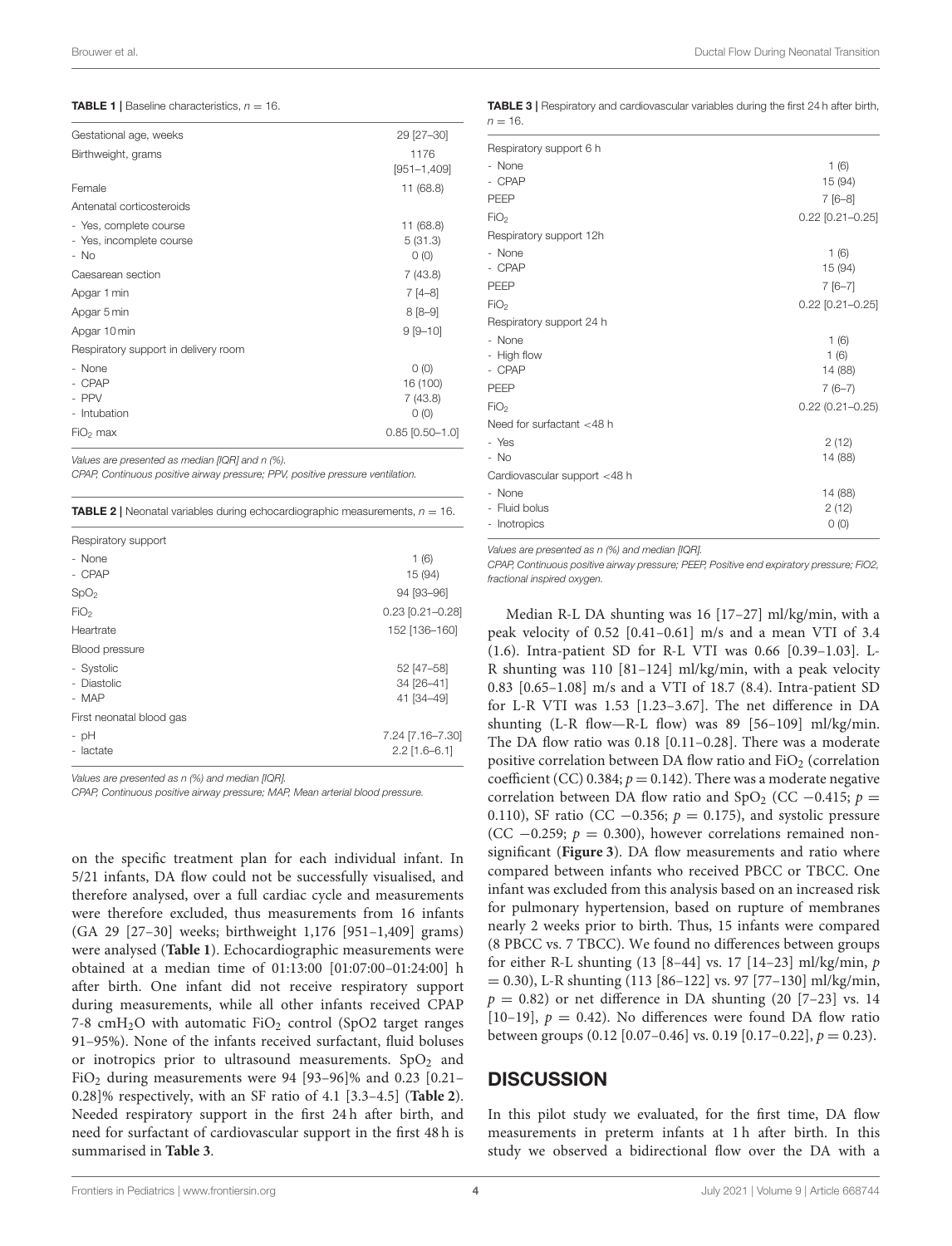<span id="page-4-0"></span>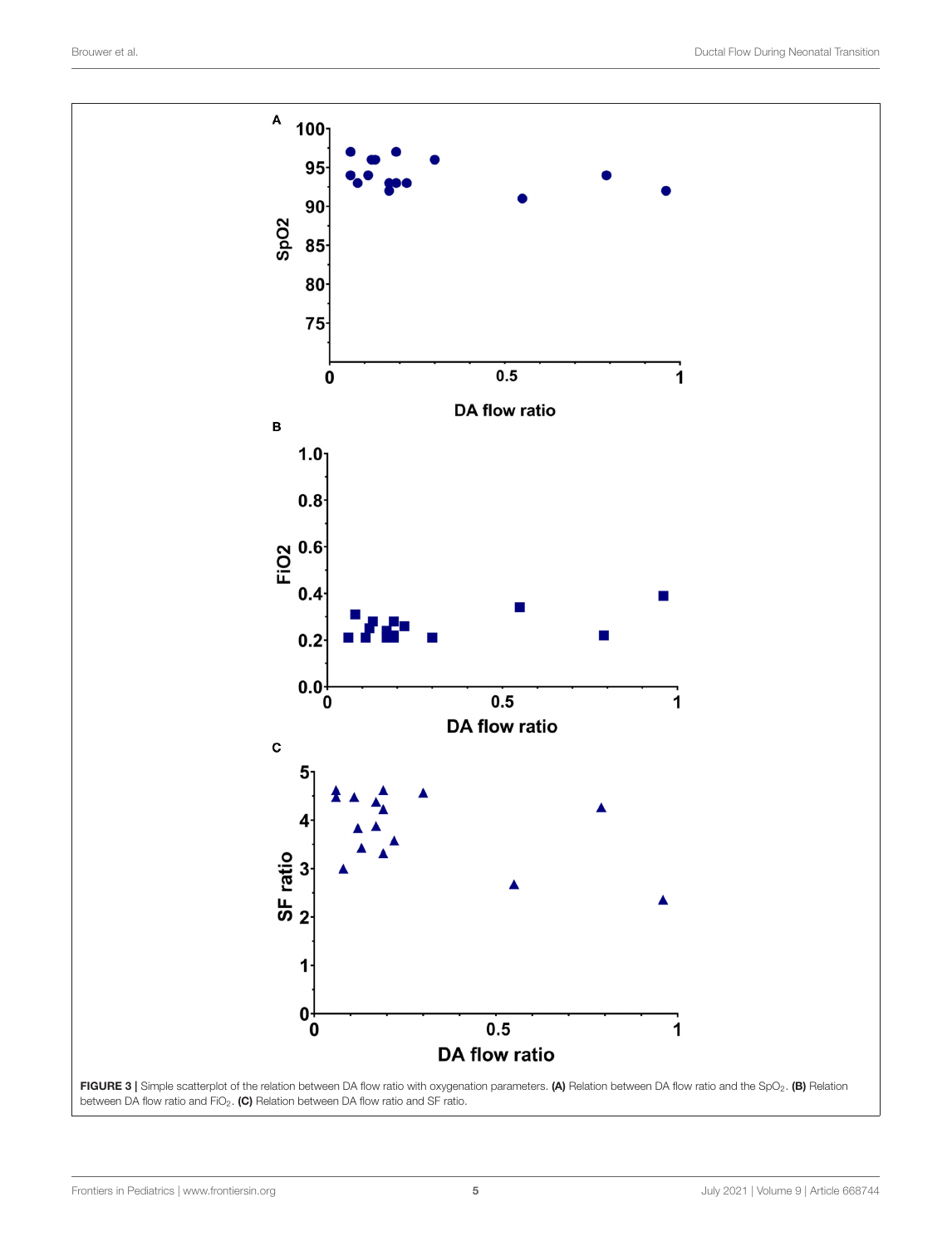predominance of left-to-right shunting. While, the correlation between DA flow ratio and the  $SpO<sub>2</sub>$ , FiO<sub>2</sub> and SF ratio were not significant, the tendency towards significance ( $p$ -values < 0.18) indicates that further investigation with a larger group of infants is required to determine whether the DA flow ratio has utility in indicating a successful or disturbed neonatal transition. Moreover, if DA flow ratio can successfully indicate a disturbed transition, based on the differential pressure changes in the pulmonary and systemic circulation, this measure can potentially predict underlying neonatal disease and (adverse) neonatal outcome.

We were able to successfully measure DA flow in 16 preterm infants at 1 h after birth and demonstrated DA flow to be predominantly L-R, indicated by the shunting volumes as well as the small DA flow ratio. Our findings are difficult to compare with the current literature as echocardiographic measurements in preterm infants after birth have previously focused on the presence of DA patency and not on DA flow changes after birth [\(17,](#page-6-14) [18\)](#page-6-15). However, we previously demonstrated that in term born infants the DA flow shifts from R-L to predominantly L-R in the first minutes after birth [\(4\)](#page-6-3) and remains bi-directional in the majority of infants on the first day of life. Similarly, we have now shown that preterm infants follow a similar temporal pattern [\(19\)](#page-6-16). After birth, spontaneous breathing or assisted ventilation aerates the lung and thereby decreases PVR and increases pulmonary blood flow. This, combined with the increase in SVR that follows umbilical cord clamping, changes the pressure gradient across the DA and causes DA flow to reverse from R-L to predominantly L-R [\(20](#page-6-17)[–22\)](#page-6-18). The cardiac cycle dependent bidirectional flow pattern within the DA is thought to be due to the time differences between when the pressure waves generated by ventricular contraction reach each end of the DA [\(12\)](#page-6-10). Early during systole the pressure wave emanating from the right ventricle reaches the pulmonary artery end of the DA first, resulting in R-L flow [\(5,](#page-6-4) [12\)](#page-6-10). Then as the pressure way generated by the left ventricle reaches the aortic end of the DA, the pressure gradient across the DA reverses and the flow becomes L-R [\(5,](#page-6-4) [12\)](#page-6-10). As such, measuring DA flow after birth, particularly during diastole, provides a direct indication of the pressure gradient across the DA and is highly indicative of the PVR relative to SVR.

Based on the correlation coefficient DA flow ratio showed a moderate negative correlation with both  $SpO<sub>2</sub>$  and SF ratio and a moderate positive correlation with  $FiO<sub>2</sub>$ , however correlations remained non-significant. The negative correlation between SpO<sup>2</sup> and SF ratio and DA ratio were expected, as good oxygenation with little use of additional oxygen would indicate a successful transition, and therefore low DA ratio's. Similarly, the positive correlation with  $FiO<sub>2</sub>$  was expected, as high levels of additional oxygen would indicate a less successful transition, and therefore higher DA ratio's. All three oxygenation parameters are influenced by the changes during transition to extra-uterine life. After birth the primary site of gas exchange shifts to the lungs, after which oxygenation is largely determined by the surface area available for gas exchange, the gas diffusion distance and the partial pressure gradient for oxygen between the alveoli and adjacent capillaries. Thus, oxygenation depends on adequate lung aeration (surface area), gas diffusion distance and the amount of additional oxygen given during neonatal support (partial pressure gradient), all of which are largely dependent on the success of neonatal transition especially in preterm infants [\(7,](#page-6-6) [23\)](#page-6-19).

The association between neonatal oxygenation and PVR has been demonstrated, with a reduced risk for an elevated PVR in preterm born infants with higher oxygenation targets (90–95%) [\(24\)](#page-7-0). As both PVR and SVR are the main determinants of the DA pressure gradient, changes in PVR based on oxygenation status would subsequently result in changes in DA flow. In addition, studies investigating various oxygenation index's (such as SF ratio) demonstrated that  $SpO<sub>2</sub>$  is moderately correlated to PVR in lambs [\(25\)](#page-7-1). Nevertheless, while these oxygenation parameters can provide an indication of PVR, measuring DA flow using echocardiography would present a more direct and possibly a more realistic evaluation of PVR. If this is correct, this could explain why we observed moderate correlations between the oxygenation parameters and the DA flow ratio. As this was a pilot study with a small sample size and a relatively homogenous cohort, the correlations we observed were not statistically significant.

There are various factors that could influence DA shunting, i.e., changes in pulmonary pressure and haemodynamics, which could have had an effect on the obtained DA flow measurements. Infants in this study however, all received similar respiratory support, decreasing the possible influence of pressure change on our measurements. Changes in pulmonary venous return, heart rate, cardiac output and peripheral vascular resistance are all linked to either PVR or SVR, reflecting the neonatal transition, and will therefore be represented in the DA flow ratio.

Previous studies have already demonstrated that only 30- 60 s of DCC has a positive effect on blood pressure and the need for inotropics in preterm infants in the first hours after birth [\(26–](#page-7-2)[28\)](#page-7-3). As PBCC improves hemodynamic stability during neonatal transition [\(15,](#page-6-12) [29\)](#page-7-4), it is very well possible that this will further improves blood pressure for these infants. Therefore, DA flow could potentially demonstrate a more predominant L-R flow when compared to infants who received TBCC. However, the aim of this study was to investigate if DA flow ratio was correlated with oxygenation parameters and not to observe differences between groups who received different cord clamping strategies.

This study has some important limitations. The convenience sample used for this study was small, which may have had a limiting effect on the correlations. In addition, sample size was too small to find a significant difference in DA flow ratio. However, the results from this study are important as they could be used to calculate an appropriate sample size to demonstrate differences between groups in future studies. In a considerable number of infants who were eligible for this study echocardiographic measurement could not be obtained as the time point was not convenient and intervened with the clinical care, or the researcher was not available. When DA flow ratio were to be further assessed in a larger trial, echocardiographic measurements at different moments after birth would be recommended as well as having measurements performed by caregivers themselves.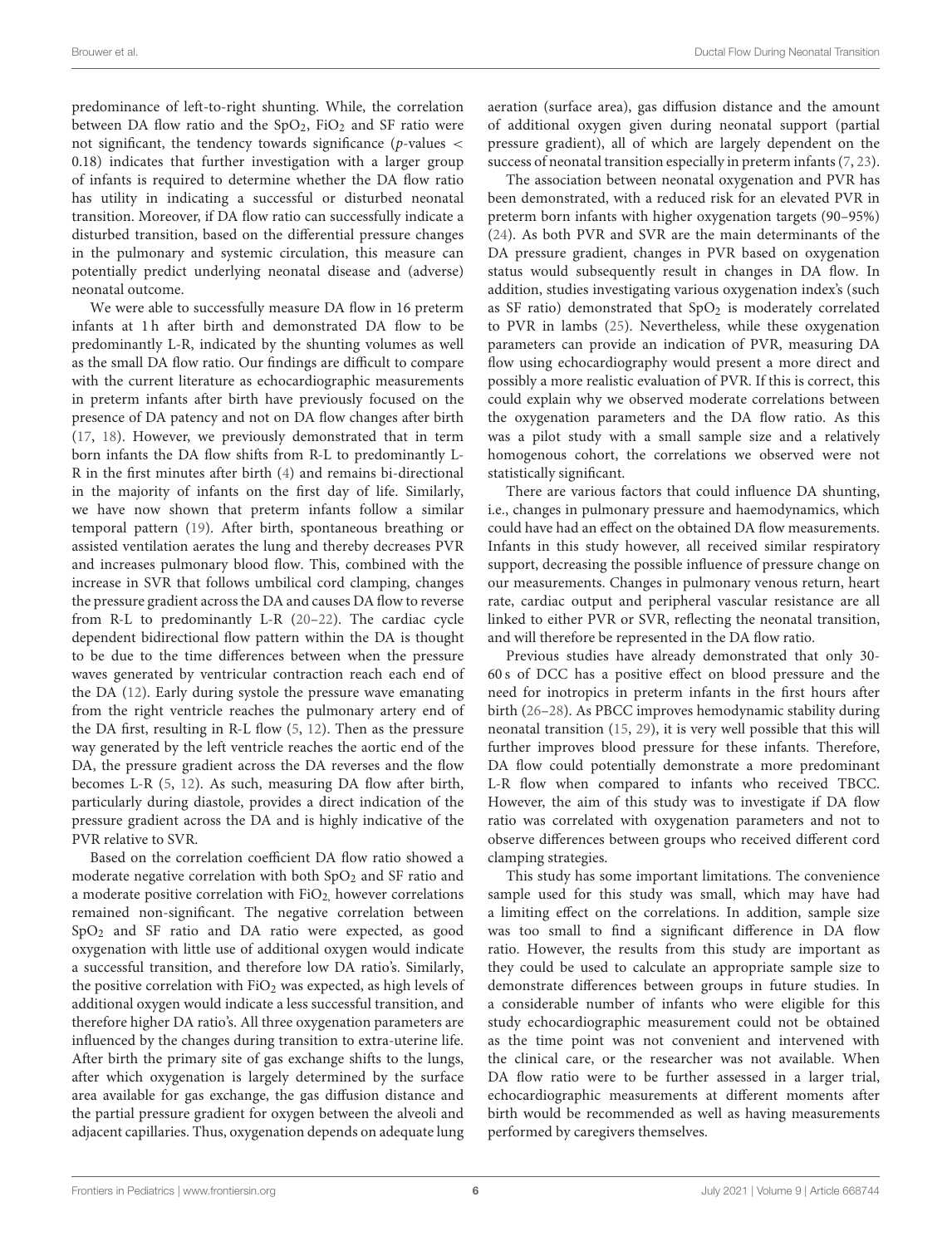In conclusion, this is the first study to report ultrasound measurements of DA flow at 1 h after birth in infants born < 32 weeks gestational age. No differences were found when comparing measurements of infants who received PBCC and TBCC. We observed a non-significant positive correlation between the DA flow ratio and oxygenation parameters in preterm infants. Whether this parameter reflects the state of neonatal transition remains to be further investigated.

# DATA AVAILABILITY STATEMENT

The raw data supporting the conclusions of this article will be made available by the authors, upon reasonable request.

## ETHICS STATEMENT

The studies involving human participants were reviewed and approved by Medical Research Ethics Committee of Leiden-Den Haag-Delft, Leiden University Medical Center. Written

## **REFERENCES**

- <span id="page-6-0"></span>1. Rudolph AM. Fetal and neonatal pulmonary circulation. Am Rev Respir Dis. (1977) 115:11–8.
- <span id="page-6-1"></span>2. Heymann MA. Control of the pulmonary circulation in the fetus and during the transitional period to air breathing. Eur J Obstet Gynecol Reprod Biol. (1999) 84:127–32. doi: [10.1016/S0301-2115\(98\)00321-2](https://doi.org/10.1016/S0301-2115(98)00321-2)
- <span id="page-6-2"></span>3. Hooper SB, Binder-Heschl C, Polglase GR, Gill AW, Kluckow M, Wallace EM, et al. The timing of umbilical cord clamping at birth: physiological considerations. Matern Health Neonatol Perinatol. (2016) 2:4. doi: [10.1186/s40748-016-0032-y](https://doi.org/10.1186/s40748-016-0032-y)
- <span id="page-6-3"></span>4. van Vonderen JJ, te Pas AB, Kolster-Bijdevaate C, van Lith JM, Blom NA, Hooper SB, et al. Non-invasive measurements of ductus arteriosus flow directly after birth. Arch Dis Child Fetal Neonatal Ed. (2014) 99:F408- 12. doi: [10.1136/archdischild-2014-306033](https://doi.org/10.1136/archdischild-2014-306033)
- <span id="page-6-4"></span>5. Crossley KJ, Allison BJ, Polglase GR, Morley CJ, Davis PG, Hooper SB. Dynamic changes in the direction of blood flow through the ductus arteriosus at birth. J Physiol. (2009) 587:4695–704. doi: [10.1113/jphysiol.2009.174870](https://doi.org/10.1113/jphysiol.2009.174870)
- <span id="page-6-5"></span>6. Polglase GR, Hooper SB, Gill AW, Allison BJ, McLean CJ, Nitsos I, et al. Cardiovascular and pulmonary consequences of airway recruitment in preterm lambs. J Appl Physiol. (2009) 106:1347–55. doi: [10.1152/japplphysiol.91445.2008](https://doi.org/10.1152/japplphysiol.91445.2008)
- <span id="page-6-6"></span>7. Dekker J, van Kaam AH, Roehr CC, Flemmer AW, Foglia EE, Hooper SB, et al. Stimulating and maintaining spontaneous breathing during transition of preterm infants. Pediatr Res. [\(2019\) 161:291–326. doi: 10.1038/s41390-019-](https://doi.org/10.1038/s41390-019-0468-7) 0468-7
- <span id="page-6-7"></span>8. Martherus T, Oberthuer A, Dekker J, Kirchgaessner C, van Geloven N, Hooper SB, et al. Comparison of two respiratory support strategies for stabilization of very preterm infants at birth: a matched-pairs analysis. Front Pediatr. (2019) 7:3. doi: [10.3389/fped.2019.00003](https://doi.org/10.3389/fped.2019.00003)
- <span id="page-6-8"></span>9. Thomas NJ, Shaffer ML, Willson DF, Shih MC, Curley MA. Defining acute lung disease in children with the oxygenation saturation index. Pediatr Crit Care Med. [\(2010\) 11:12-7. doi: 10.1097/PCC.0b013e3181b](https://doi.org/10.1097/PCC.0b013e3181b0653d) 0653d
- 10. Muniraman HK, Song AY, Ramanathan R, Fletcher KL, Kibe R, Ding L, et al. Evaluation of oxygen saturation index compared with oxygenation index in neonates with hypoxemic respiratory failure. JAMA Netw Open. (2019) 2:e191179. doi: [10.1001/jamanetworkopen.2019.1179](https://doi.org/10.1001/jamanetworkopen.2019.1179)
- <span id="page-6-9"></span>11. Khemani RG, Patel NR, Bart RD, 3rd, Newth CJL. Comparison of the pulse oximetric saturation/fraction of inspired oxygen ratio and the PaO2/fraction of inspired oxygen ratio in children. Chest. (2009) 135:662– 8. doi: [10.1378/chest.08-2239](https://doi.org/10.1378/chest.08-2239)

informed consent to participate in this study was provided by the participants' legal guardian/next of kin.

# AUTHOR CONTRIBUTIONS

EB, RK, SH, AT, and AR wrote the ethics application. EB, AT, and AR participated in the study design and coordination, collected and analysed the data, and reviewed the literature. NH and SB participated in the study design. EB wrote the first draft and submitted the article. All authors participated in reviewing the data and editing the manuscript and read and approved the final manuscript.

## FUNDING

AT was the recipient of a Vidi grant, The Netherlands Organisation for Health Research and Development (ZonMw), part of the Innovational Research Incentives Scheme Veni-Vidi-Vici (NWOVidi 2015/2016).

- <span id="page-6-10"></span>12. Hooper SB, Polglase GR, Roehr CC. Cardiopulmonary changes with aeration of the newborn lung. Paediatr Respir Rev. (2015) 16:147– 50. doi: [10.1016/j.prrv.2015.03.003](https://doi.org/10.1016/j.prrv.2015.03.003)
- <span id="page-6-11"></span>13. Bhatt S, Alison BJ, Wallace EM, Crossley KJ, Gill AW, Kluckow M, et al. Delaying cord clamping until ventilation onset improves cardiovascular function at birth in preterm lambs. J Physiol. (2013) 591:2113– 26. doi: [10.1113/jphysiol.2012.250084](https://doi.org/10.1113/jphysiol.2012.250084)
- 14. Polglase GR, Dawson JA, Kluckow M, Gill AW, Davis PG, Te Pas AB, et al. Ventilation onset prior to umbilical cord clamping (physiological-based cord clamping) improves systemic and cerebral oxygenation in preterm lambs. PLoS ONE. (2015) 10:e0117504. doi: [10.1371/journal.pone.0117504](https://doi.org/10.1371/journal.pone.0117504)
- <span id="page-6-12"></span>15. Brouwer E, Knol R, Vernooij ASN, van den Akker T, Vlasman PE, Klumper F, et al. Physiological-based cord clamping in preterm infants using a new purpose-built resuscitation table: a feasibility study. Arch Dis Child Fetal Neonatal Ed. (2019) 104:F396–402.
- <span id="page-6-13"></span>16. Knol R, Brouwer E, Klumper F, van den Akker T, DeKoninck P, Hutten GJ, et al. Effectiveness of stabilization of preterm infants with intact umbilical cord using a purpose-built resuscitation table-study protocol for a randomized controlled trial. Front Pediatr. [\(2019\) 7:134. doi: 10.3389/fped.2019.](https://doi.org/10.3389/fped.2019.00134) 00134
- <span id="page-6-14"></span>17. Vick GW, 3rd, Huhta JC, Gutgesell HP. Assessment of the ductus arteriosus in preterm infants utilizing suprasternal twodimensional/Doppler echocardiography. J Am Coll Cardiol. (1985) 5:973–7. doi: [10.1016/S0735-1097\(85\)80442-3](https://doi.org/10.1016/S0735-1097(85)80442-3)
- <span id="page-6-15"></span>18. Reller MD, Ziegler ML, Rice MJ, Solin RC, McDonald RW. Duration of ductal shunting in healthy preterm infants: an echocardiographic color flow Doppler study. J Pediatr. [\(1988\) 112:441–6. doi: 10.1016/S0022-3476\(88\)](https://doi.org/10.1016/S0022-3476(88)80333-0) 80333-0
- <span id="page-6-16"></span>19. Mahoney LT, Coryell KG, Lauer RM. The newborn transitional circulation: a two-dimensional Doppler echocardiographic study. J Am Coll Cardiol. (1985) 6:623–9. doi: [10.1016/S0735-1097\(85\)80123-6](https://doi.org/10.1016/S0735-1097(85)80123-6)
- <span id="page-6-17"></span>20. Clyman RI. Mechanisms regulating the ductus arteriosus. Biol Neonate. (2006) 89:330–5. doi: [10.1159/000092870](https://doi.org/10.1159/000092870)
- 21. Hermes-DeSantis ER, Clyman RI. Patent ductus arteriosus: pathophysiology and management. J Perinatol. (2006) 26(Suppl 1):S14-8; discussion S22- 3. doi: [10.1038/sj.jp.7211465](https://doi.org/10.1038/sj.jp.7211465)
- <span id="page-6-18"></span>22. Polglase GR, Wallace MJ, Grant DA, Hooper SB. Influence of fetal breathing movements on pulmonary hemodynamics in fetal sheep. Pediatr Res. (2004) 56:932–8. doi: [10.1203/01.PDR.0000145254.66447.C0](https://doi.org/10.1203/01.PDR.0000145254.66447.C0)
- <span id="page-6-19"></span>23. Hooper SB, Te Pas AB, Kitchen MJ. Respiratory transition in the newborn: a three-phase process. Arch Dis Child Fetal Neonatal Ed. (2016) 101:F266– 71. doi: [10.1136/archdischild-2013-305704](https://doi.org/10.1136/archdischild-2013-305704)